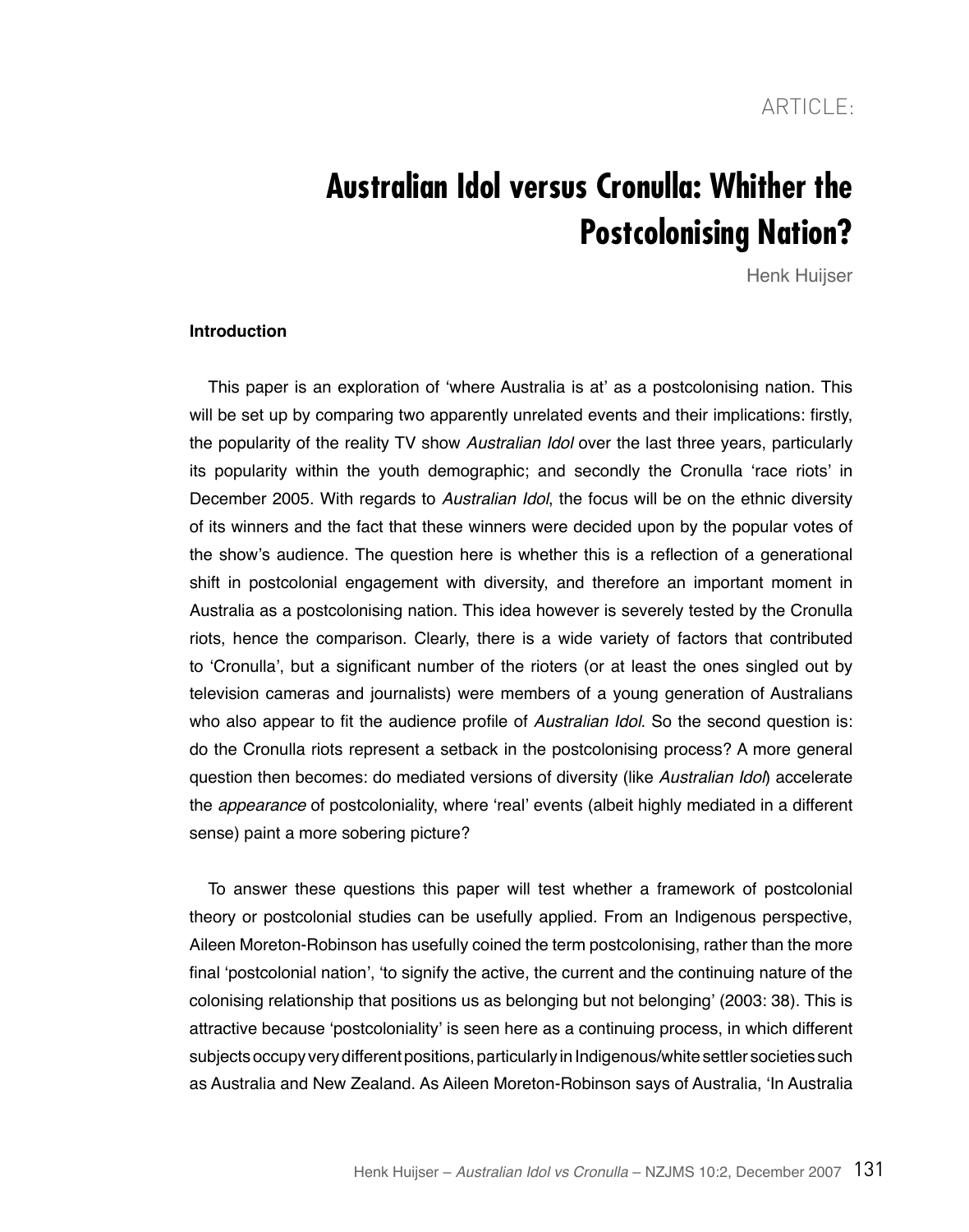the colonials did not go home and 'postcolonial' remains based on whiteness' (2003: 30; Smith 1999). The position of non-white settlers in Australia complicates this process even further, but at the same time draws attention to the dynamic nature of the postcolonising nation, for whiteness is not a static category and access to it changes over time and in different contexts. For Moreton-Robinson however, 'Indigenous people cannot forget the nature of migrancy and we position all non-Indigenous people as migrants and diasporic. (…) the inalienable nature of our relation to land, marks a radical, indeed incommensurable, difference between us and the non-Indigenous' (2003: 31; Collins-Gearing 2005).

The term 'postcolonising' then, allows for the important recognition that 'Indigenous and non-Indigenous peoples are situated in relation to (post)colonisation in radically different ways- ways that cannot be made into sameness' (2003: 30), nor should they be, because resisting the impulse to create sameness (as opposed to equity) can help illuminate the powerful forces that try to do precisely that, as part of a restricting but politically dominant form of nation building. If used in Moreton-Robinson's conceptualisation, the term 'postcolonising' inherently resists unifying discourses that sometimes underlie the term 'postcolonial'. Moreover, it actually allows us to see difference as part of an ongoing, dynamic, and potentially productive field of power relations, rather than something that signifies a lack and therefore needs to be erased. However, it is at the same time open to misappropriation, in which case 'postcolonising' would be seen as part of a process *towards* a postcolonial nation that would in turn be based on an assumption of linear progression, which in itself is of course deeply embedded in colonial discourses and implicated in colonial practices. This draws attention to some of the critiques levelled at postcolonial studies and postcolonial theory in general, and I will begin by addressing some of these first.

# **Postcolonial Theory**

Postcolonial theory is only one part of a larger field which is variously described as 'postcoloniality', a 'postcolonial condition', a 'postcolonial position', and so on. It seems at once to be characterising a particular historical moment (that which comes after colonisation), a body of intellectual work, a subject position and a moral standpoint. Jane Roscoe points out that 'As with many of the other "post" terms, it has taken on the status of an accepted and unproblematic term, used widely, and frequently without explanation' (1999: 20); in other words, it has become close to being an empty signifier. As Brydon notes, 'the very breadth of postcolonialism's reach has aroused concerns that the concept may prove unduly homogenising, overly ambitious, ahistorical, and thus complicit with the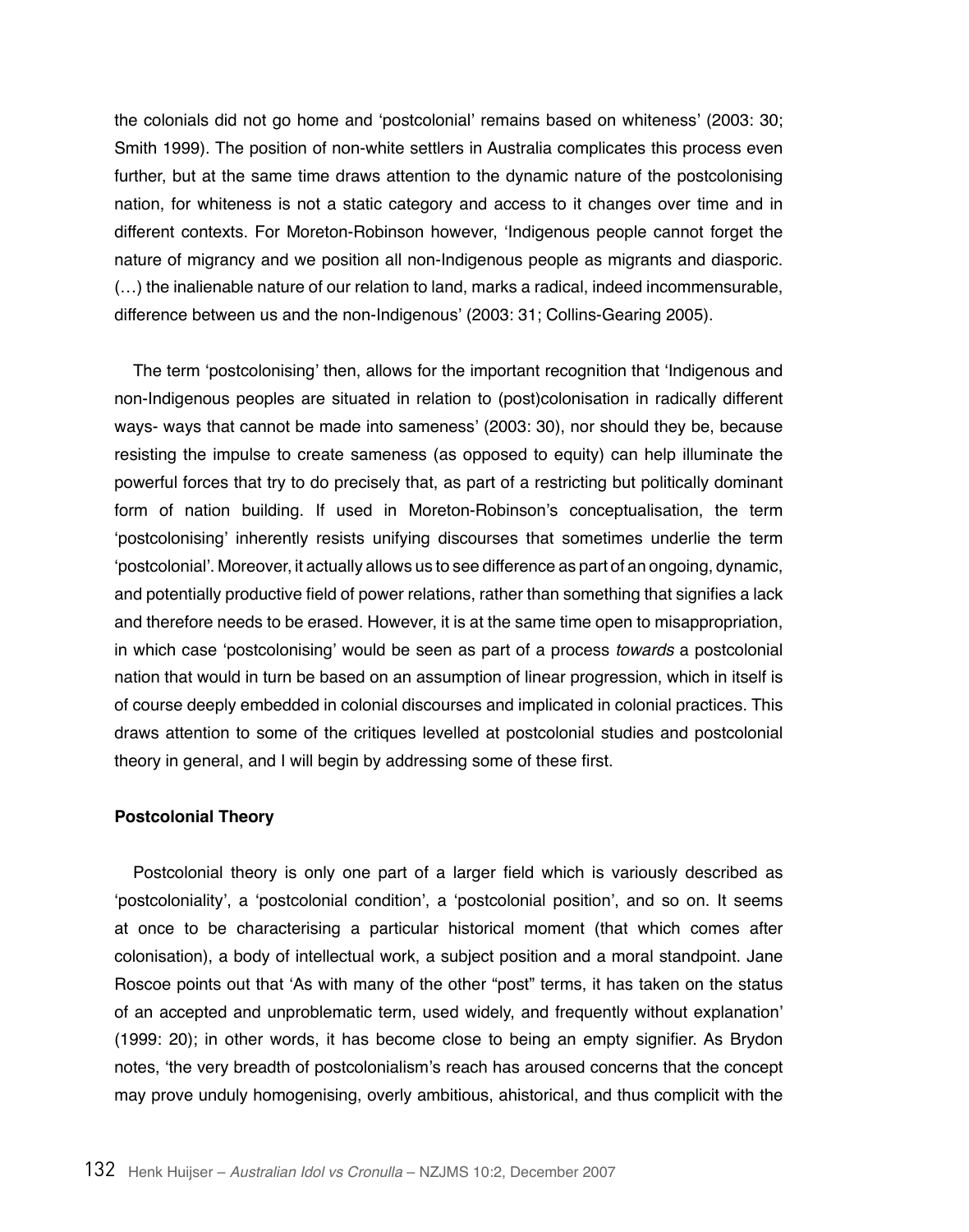very relations of inequality that it ostensibly seeks to protest against' (2000: 7-8). For my purposes here, I want to address two of these concerns in particular: firstly the idea that the concept is homogenising; and secondly the concern about the institutionalisation of the term itself and of the field of studies.

The concerns about homogenising impulses relate to the way in which postcolonial studies tend to approach colonisation as an overall discursive project, and Said's *Orientalism* (1978) is often singled out in this respect. Stuart Hall for example has argued that, 'Australia and Canada, on the one hand, Nigeria, India and Jamaica on the other, are certainly not 'postcolonial' in the same way, but this does not mean that they are not 'post-colonial' in any way' (1996: 246). But although this complicates colonisation as different in different contexts, it does not essentially upset the binary of coloniser/ colonised, which is highly complex in settler nations like Australia and Aotearoa/ New Zealand. Sneja Gunew notes that, 'Too often in postcolonial critiques, European immigrant groups are homogenised and made synonymous with a naturalised 'whiteness', or various imperialisms' (2005: 9). Her point is that often in postcolonial studies, 'Europe' is equated with colonisation in an unproblematic way, without recognising the complexities of colonisation *within* Europe, which in turn have shaped and continue to shape migration processes. In an Australian context for example, some migrants may be both victims and beneficiaries of colonisation *at the same time*.

In addition, some of the theoretical concepts associated with postcolonial theory have been critiqued for being potentially homogenising, for example the concept of the Other, and in particular Homi Bhabha's concept of hybridity. Stuart Ward for example quotes Arif Dirlik as saying: "So we are all hybrids- so what?" (2003: 48). This is not as simplistic as it sounds, because it draws attention to the need to be more specific about different degrees of hybridity. In other words, while all of us are culturally hybrid to some extent, the context in which this hybridity is played out, and particularly its relation to power, must be carefully analysed. This is particularly important at a time when the forces of homogenisation are growing in strength, as they are in the Australian context.

The second concern about postcolonial theory and postcolonial studies relates to their apparent institutionalisation in university contexts. This is primarily a concern about the institutionalisation of postcolonial studies, in that through this institutionalisation the critical edge is perceived to have been lost. In other words, the concern is that this critical edge has been incorporated into dominant structures and thereby 'domesticated', making it 'benign' and perhaps 'cutely' subversive, rather than a real threat to established discourses. This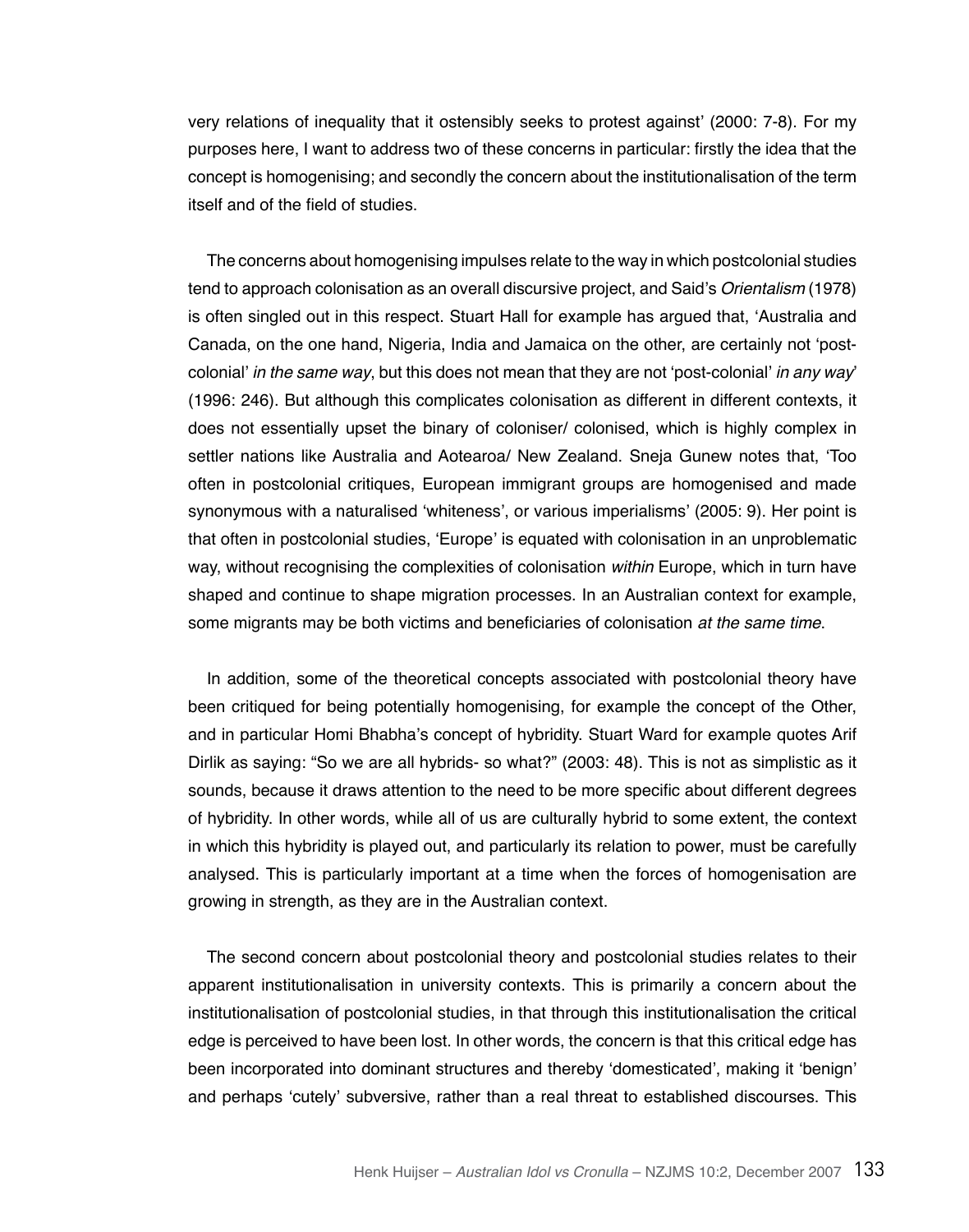has led to a sense that postcolonialism has run its course, and is thus not relevant anymore. However, one of the major strengths of postcolonial studies is, in my view, that the term 'postcolonial' itself is continually questioned within the field, as part of questioning established structures and practices. Also, postcolonial theory has such a wide reach across different disciplines that it is difficult to contain under an umbrella term. This provides very attractive opportunities, and I agree provisionally with Brydon when she argues that 'the strengths of postcolonialism derive from its ability to cast the familiar in a fresh light, to encourage crossdisciplinary dialogue, and to provoke the rethinking of traditionally accepted disciplinary boundaries' (2000: 7). This seems an extremely important project in the current Australian social climate, with its strong homogenising currents.

If applied with care then, postcolonial theory allows us to continually deconstruct inflexible categories such as 'nation', 'culture', 'race', 'immigrant', 'refugee', 'whiteness', 'Indigenous' and so on. This is a project that is never finished, which is an important part of its strength. Despite the frequent charge that postcolonialism is 'backward looking', I agree with Ashcroft who argues that 'in the end, the transformative energy of post-colonial societies tells us about the present because it is overwhelmingly concerned with the future' (2001: 17). To use the term 'postcolonising' rather than 'postcolonial' is thus very useful, as it foregrounds this concern with the present and future. In a recent book called Postcolonialism meets *Economics*, the editors Zein-Elabdin and Charusheela aim for what they call 'a critical approach and an attitude of continuous revision and reflection, rather than a single theory' (2004: 7). If this attitude is adopted in postcolonial studies, it will remain a field of study with a continuous relevance and the critical ability to counteract the forces of homogenisation.

## *Australian Idol*

So how can this be applied to *Australian Idol*?. As a specific type of Reality TV show with a strong competition element, based on a British formula, Australian Idol has been a major ratings success for the past three years, targeting primarily a young generation of Australians on Channel 10, the 'youth network'. In shows like this (and Big Brother is another one, although with more control on the producers' part), both contestants and the viewers have a direct influence over the outcome of the show: the contestants through their skills or appeal, and viewers through their mobile voting power. Given the ethnic diversity of its participants and the fact that this diversity is primarily driven by audience votes (mostly via SMS), a case could be made that this is a reflection of a new generation's engagement with diversity, and thus an important moment in the postcolonising nation.The winners of Australian Idol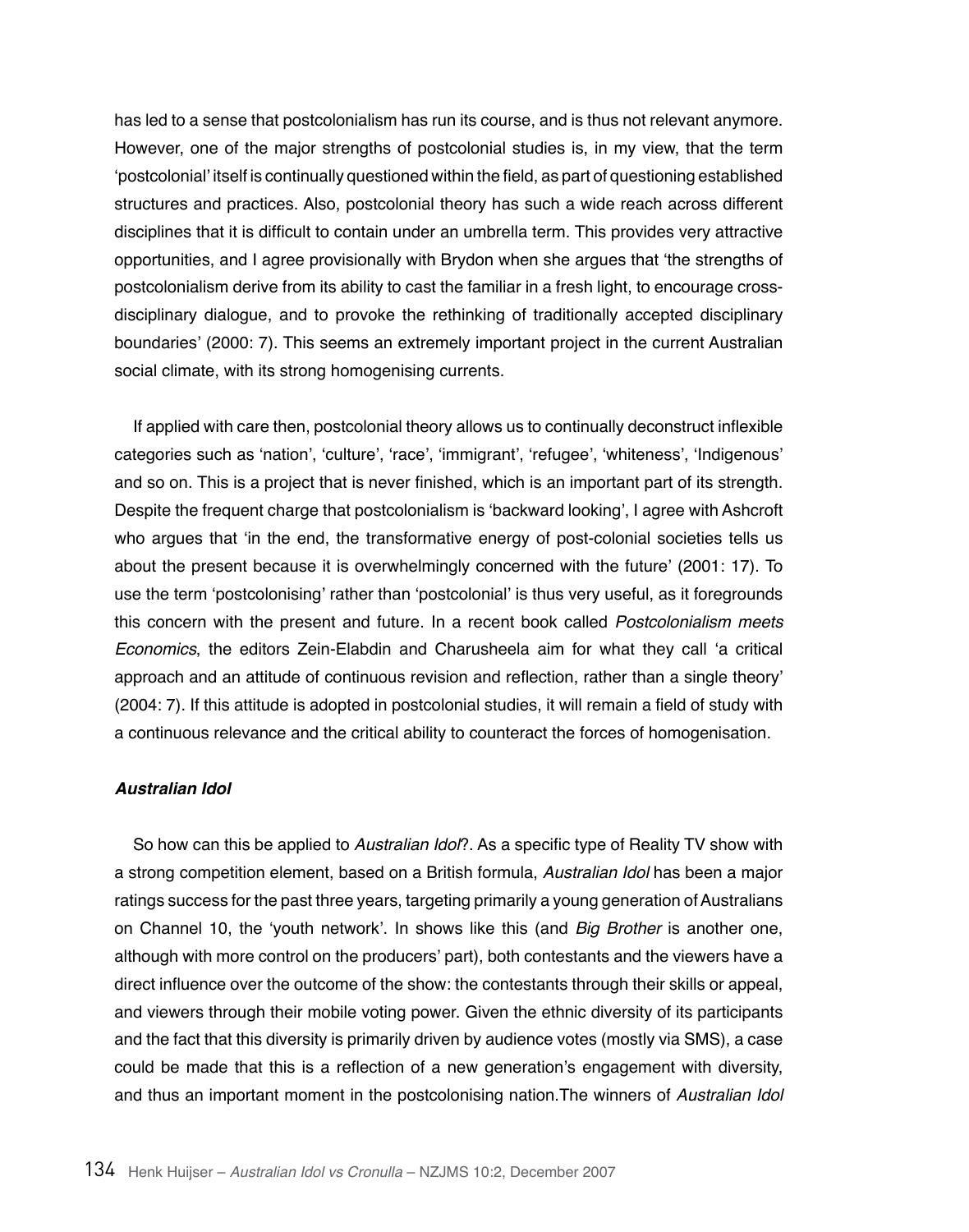(for example Guy Sebastian, Shannon Noll and Paulini Curuenavuli in season one; Casey Donovan and Anthony Callea in season two; and Kate DeAraugo and Emily Williams in season three) are ethnically very diverse, which may suggest that ethnic diversity is an increasingly 'natural' part of a young generation's social and cultural environment. In other words, you could argue that we may be witnessing a generational shift in terms of attitudes towards ethnic diversity. This is supported by the ways in which participants in the show can be seen to have a considerable degree of agency in terms of how they perform their identity. The longer they are in the competition, the more we (as an audience) get to learn about their lives and backgrounds. This does not just apply to their song choices, but is also reinforced by little clips that show aspects of their personal and family lives and the presence of family members in the live audience.

What has come across strongly during the last three seasons is that there appears to be very little 'silencing' or 'erasing' of ethnic, class and gender identities; instead, there seems to be a confident foregrounding of these differences. Moreover, this is an important aspect of the contestants' popularity. One example of this confidence, and an example of what we might call 'everyday hybridity', was Anthony Callea's defining moment when he performed 'The Prayer' in Italian. He had already established the importance of his Italian heritage by this time through frequent little vignettes that are pre-recorded and inserted into the show to introduce the contestants. Tompkins argues that 'second-generation subjects are burdened by cultural baggage from the fatherland, baggage that they did not pack, but for which they are nevertheless responsible' (2001: 349). However, Callea's performance of his identity is not so much characterised by a 'burden', but rather by a productive energy which draws strength from cultural heritage, and can therefore be seen as part of a continuous 'contestation of what it means to be Australian' (Ahluwalia 2005: 500). To see this as a 'burden' privileges the white Anglo-settler subject and restricts the possibility of a hybrid Australian subject, by keeping it on the margins. Furthermore, it keeps the binary between 'immigrants' and the 'Australian way of life' firmly in place. Similarly, and part of the same impulse, is the idea that migrants necessarily have a 'longing for the homeland'. Although this certainly applies to many migrants, it should be seen as a matter of degree, rather than a defining characteristic, because it essentialises and restricts the possibilities for migrant subjectivities. Thus, this impulse should be resisted as part of what Rey Chow calls 'the battle against the ideology embedded in the rhetoric of universals' (2005: 591). Identity should not be prescriptive, and cannot be. Drawing on the culture of the 'homeland', whether real or imagined, is a hybrid complex practice, and highly glocalised.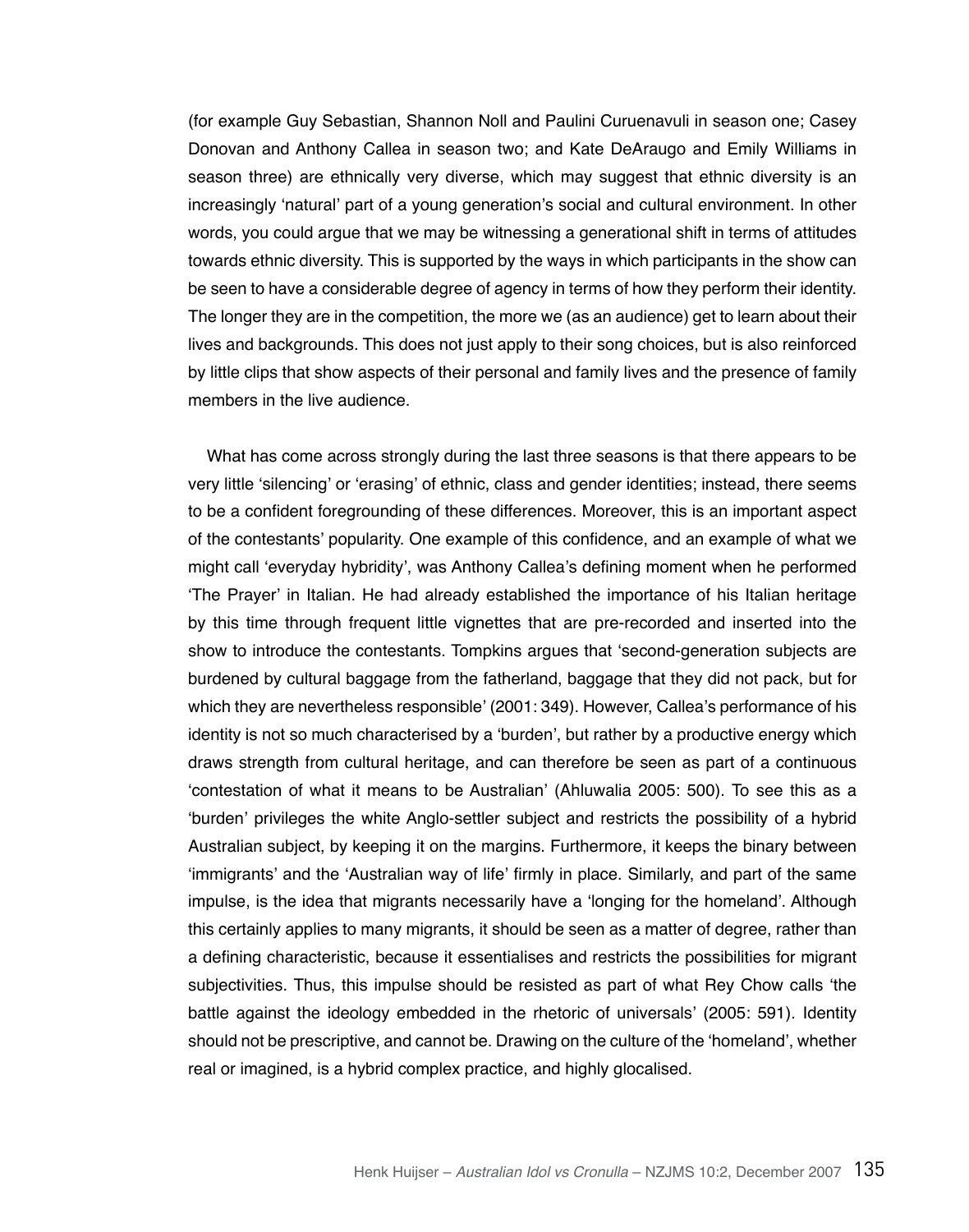Like Callea, Emily Williams, during 2005's season of Australian Idol, confidently and proudly foregrounded her Pacific and migratory background with family connections in Otara. She is a young mother living in the Brisbane suburb of Inala, which has a similar reputation to Otara in Auckland. But this background was never 'silenced' or 'erased': rather, it was appropriated as a symbol of pride and an important aspect of her identity performance. As with Callea, this is not an essentialised identity, but a complexly hybrid and glocalised one which combines elements of place with elements of family and global cultural influences. A prime example of the latter can be seen in her song choices and her appropriated use of African American slang: her most personal choice of a song was Lauryn Hill's 'To Zion', which reflects both personal and socio-cultural issues that have clear links to Williams' life. Ashcroft argues that 'while globalisation is often understood in terms of large-scale phenomena, its homogenising tendencies are effected in a heterogeneous array of local situations. (…) Globalisation obtains its energy from its very diffusion, global culture making itself at home in motion rather than in a place, quite unlike the energy of imperial control' (2001: 213). This appropriation of culture in motion, rather than place, can be clearly seen in the examples of Callea's and William's identity performances, in that they both draw on an eclectic mix of cultural influences, which necessarily includes 'place'. But perhaps 'it is when place is least spatial, that it becomes most identifying' (2001: 125).

This applies to 2004 winner, 16 year old Casey Donovan, to some extent as well, albeit more problematically so. Unlike other contestants like Callea, Williams, Kate DeAraugo and Shannon Noll, she neither emphasised where she was from (beyond the four walls of her bedroom in her parental home) nor her Indigenous background, but focused instead on her musical subcultural influences. Again though, her Indigenous background was never 'silenced' and she appeared to have considerable agency in terms of the performance of her identity. Her main influences were American punk rock bands like Nirvana and Incubus, and this informed her dress style as well. This fits comfortably with the appeal of these bands to teenage angst and rebellion. We could leave it at that, and see it as an example of what Hartley and McKee (2000) suggest in relation to the Indigenous public sphere: that Indigenous people are not underrepresented in the media, but rather too narrowly represented, which has a constraining effect on the potential subject positions open to them. Following their argument, Donovan's identity performance can be seen to subvert these narrow boundaries to some extent, as she confidently steers clear of limited but hegemonic expectations of Indigeneity. However, when applying a 'traditional' postcolonial framework, Donovan's lack of appeal to place in her identity performance is inevitably linked to colonial dispossession. As Moreton-Robinson argues, 'Indigenous people's sense of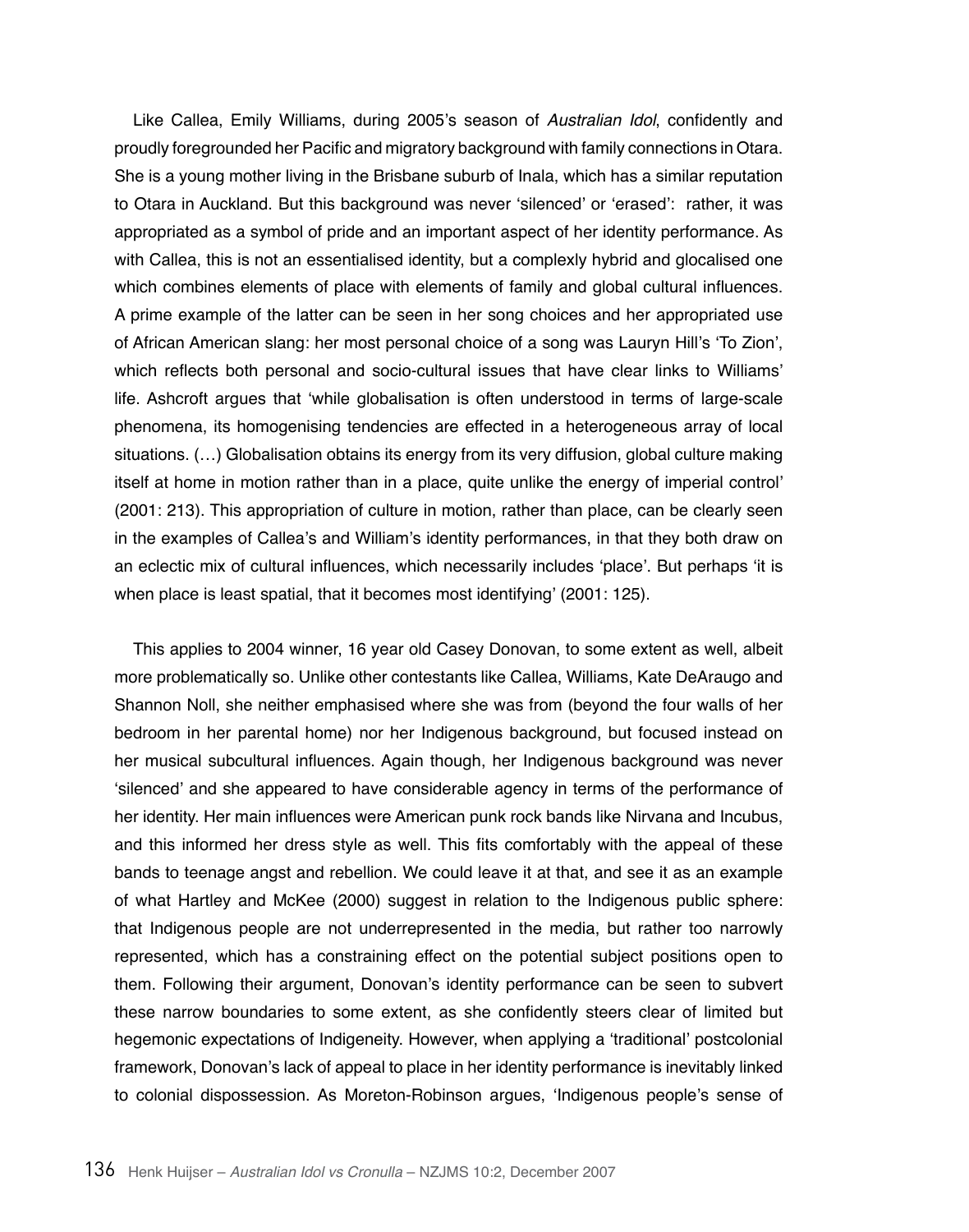home and place are configured differently to that of migrants. There is no other homeland that provides a point of origin, or place for multiple identities' (2003: 37). This is the basis for her argument about the incommensurability between Indigenous and non-Indigenous peoples in Australia, and it renders Indigenous people effectively 'homeless', if only in a legal sense. She explains that 'The legal regime of the nation state places Indigenous people in a state of homelessness because our ontological relationship to the land, which is the way we hold title, is incommensurable with its own exclusive claims of sovereignty' (2003: 37). Interestingly, it was only after being crowned Australian Idol that Donovan began to align herself more closely with her Indigenous identity through the media. This was perhaps in reaction to the 'make-over' she underwent during the show's season. She went from baggy trousers and dreadlocks to highly stylised makeup and ball gowns, and it clearly made her uncomfortable. This illustrates that while Australian Idol affords its contestants a certain amount of agency, there are definite limits to this which run along an axis of race and ethnicity, as well as gender and class, and are ultimately influenced by perceptions of what the 'mainstream' audience wants.

The examples of identity performance outlined above do not happen on the margins of society (in the form of so-called 'ethnic theatre' for example, or specifically marked as 'ethnic' on SBS), but they appear on prime time, mainstream commercial television. This is significant because 'ethnic theatre' addresses a middle class educated audience, and thus can be seen as having a 'preaching to the converted' element to it. Similarly, SBS targets specific ethnic groups in its programming strategies, as well as the educated middle classes, who like to 'sample' diversity as part of their 'cosmopolitan identity'. But these instances of engagement with diversity do not essentially upset the status quo; they are played out on the relative margins of society and do not shift the balance of power. Australian Idol on the other hand occupies a firmly centred position, and has been a huge ratings success for Channel 10. The final of the first series of Australian Idol was the most popular program broadcast in Australia during 2003, and the second most popular nonsporting broadcast in Australian television history (wikipedia.org). So does this combination of popularity and ethnic diversity in the mainstream public sphere reflect a generationally different 'postcolonial' engagement with diversity and therefore an important moment in Australia as a postcolonising nation? The answer is perhaps, but only if we accompany that assertion with a series of disclaimers.

Australian Idol has a competition element (which makes it comparable to sports), and a popular music/ entertainment aspect. These are the two arenas in which ethnic and racial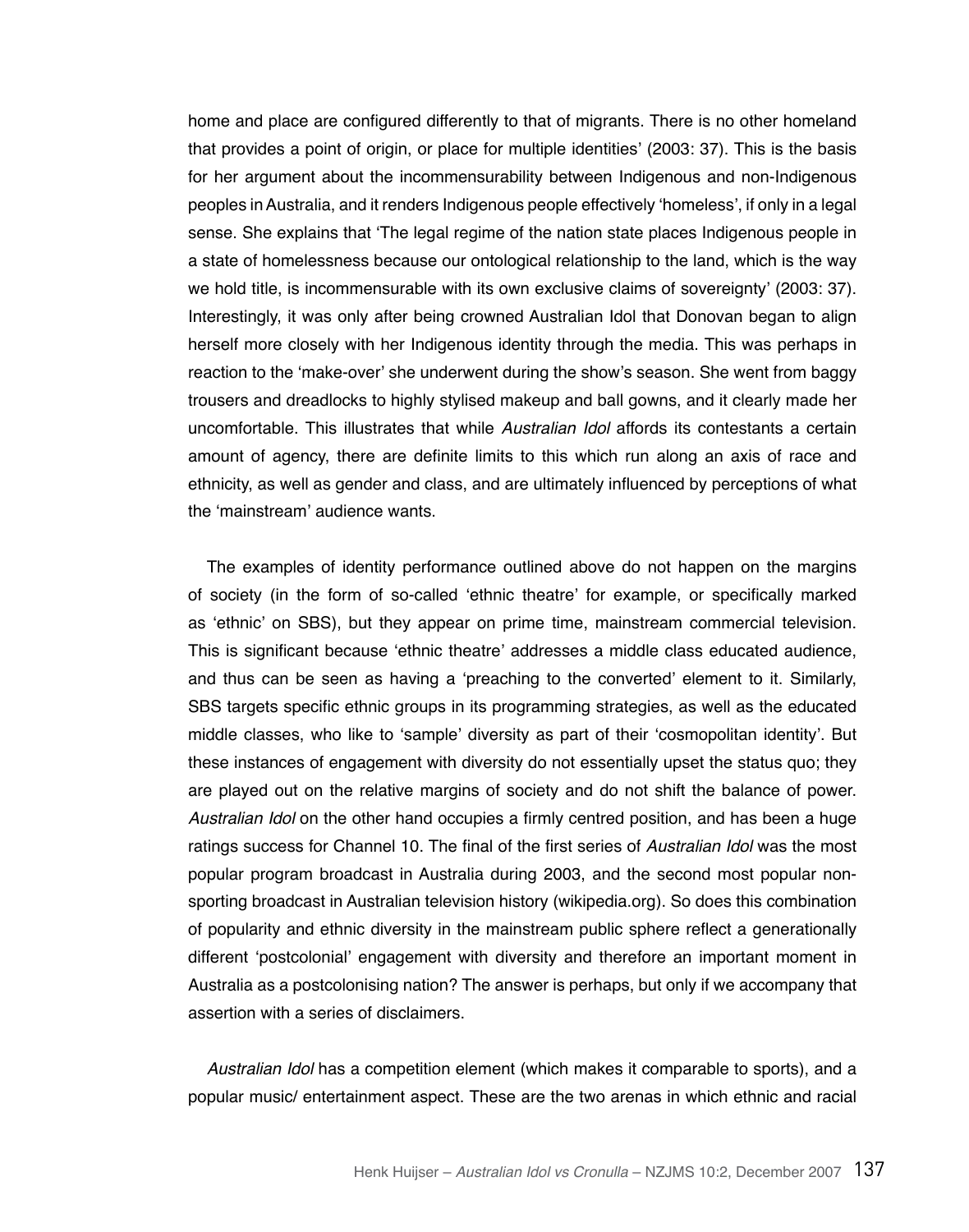diversity has long been 'palatable' and 'non-threatening', as it is to a large extent based on performance and not seen as posing a structural change to power relations. If it should do so, it tends to be relatively quickly incorporated, as the example of Casey Donovan shows. In addition, I believe there is an important distinction between what I would call the 'consumption of difference' on the one hand, and an engagement with difference in everyday contexts (or the 'real world'). Mediation has a distancing effect which creates 'comfort' and 'safety' on the one hand, but at the same time intensifies a desire for Otherness that can be consumed. To make it consumable however, and this is the paradox, Otherness needs to be diluted and its threatening potential removed. Writing about romance novels, Teo argues that 'desire for dark Otherness is often tamed and trained into desire for suntanned sameness' (2003: 289). So while contestants on Australian Idol are encouraged to foreground their individual 'Otherness', they are ultimately being moulded into consumable commodities, to be fitted into the hegemonic power structure of the music industry in this case. It is interesting to note in this context that while the diversity outlined above appeared to be very successful in the moment and for a period after the show aired (both Guy Sebastian and Anthony Callea broke sales records), the most enduring Idol of all is Shannon Noll. Noll is the prototype of the 'white male Anglo Aussie battler' if ever there was one, which affords some perspective to my claim that Australian Idol could be seen as reflective of a new generation's 'postcolonial' engagement with diversity. Furthermore, it is worth noting in the current social climate, that none of the Australian Idol winners were Lebanese Australians nor indeed anyone with an Islamic background, perhaps indicating certain limits to 'acceptable otherness' in the mainstream Australian imagination.

Overall then, the move from consuming difference in a mediated sense, to changing one's attitude towards the multi-ethnic neighbours down the road, is not necessarily 'seamless' and the two may not go hand in hand. Similarly, 'diversity as mediated entertainment' is something quite distinct from 'diversity in the workplace'. And this is where the comparison to the events at Cronulla comes in.

## **Cronulla**

As noted earlier a wide variety of factors contributed to 'Cronulla' and its aftermath. But while acknowledging that, a significant number of the rioters were members of a young generation of Australians who also appear to fit the audience profile of Australian Idol: they were highly 'SMS-literate' for a start (Goggin 2006). This raises a number of questions: firstly, do the Cronulla riots represent a setback in the postcolonising process? This would only be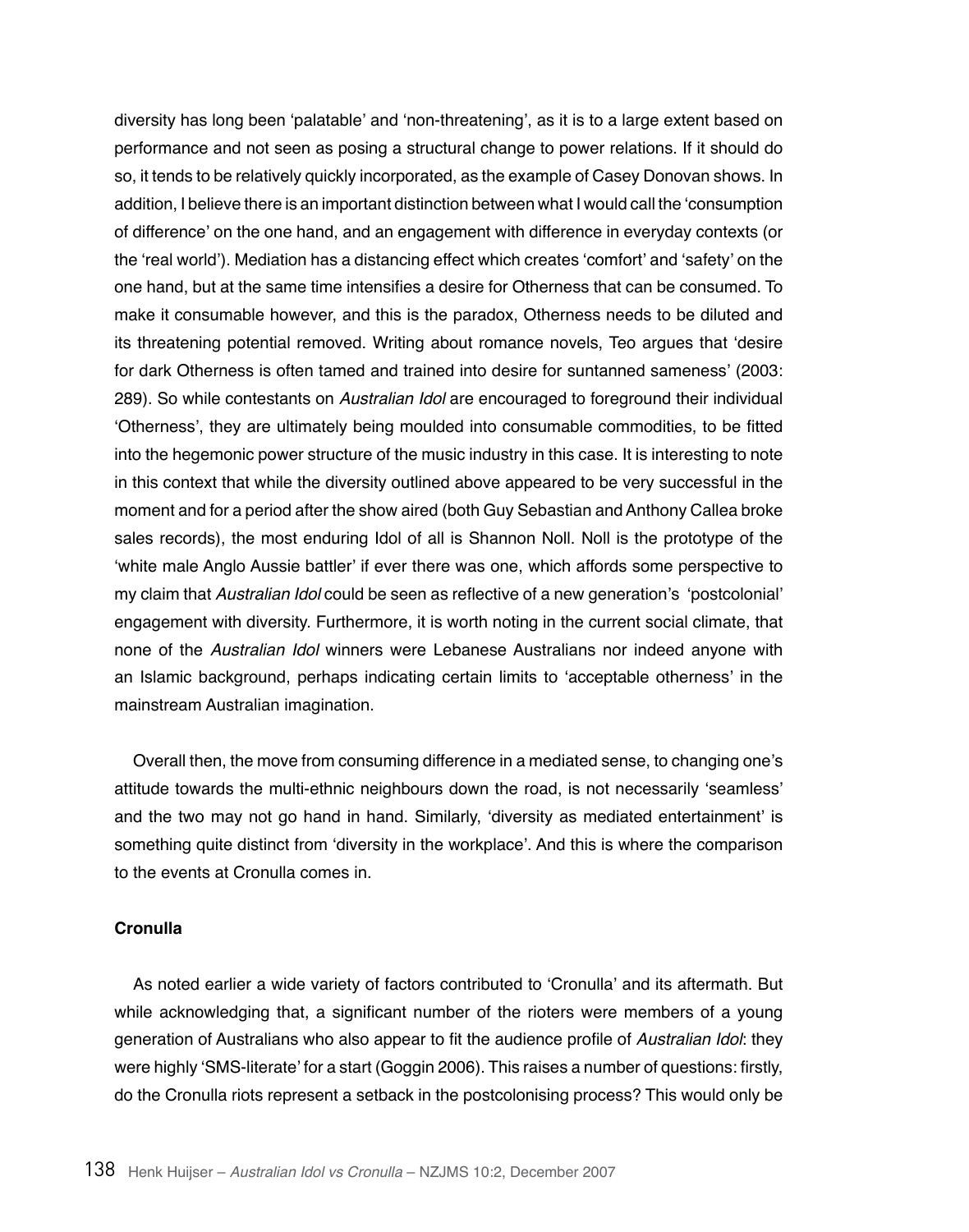the case, I would argue, if we see this process as a linear one, which is problematic because it assumes that this is a project that can be finished and finalised. It is more useful then to see the postcolonising nation as a process, characterised by contradictions which must be seen in their specific contexts. While I earlier critiqued Tompkins' idea of cultural baggage as a 'burden' as being implicated in keeping binaries firmly in place, it could quite easily be applied to the Cronulla riots (although I would call it 'racial baggage' in that context). In the specific context of that Sunday afternoon on Cronulla beach, this 'racial baggage' became crystallised as the prime factor 'involving almost farcical yet deadly earnest efforts to identify, respectively, people of "Middle Eastern" appearance (often specifically "Lebanese") and to threaten or bash them' (Goggin 2006: 1). The 'Lebanese' response over the next few days followed the same pattern in relation to people of 'Anglo' appearance.

The reactions to the Cronulla events in the mainstream media were both interesting and disconcerting, because they exemplify narrow and homogenising definitions of what it means to be Australian. Mark Goodwin (NSW Assistant Police Commissioner) for instance was quoted in *The* Sydney Morning Herald as saying: 'this is ludicrous behaviour; it is unAustralian. We all share this wonderful country' (Goggin 2006: 1, my emphasis). There was a proliferation of terms like 'unAustralian', 'mateship' (always represented as a 'typically Australian value'), and the 'Australian way of life' in the mainstream media, primarily via political spokespeople and a sizeable section of journalists and talkback radio hosts. This in itself is of course nothing new; these terms have been a central ingredient of both the Howard government's and the opposition Labour party's political rhetoric for a long time, and they get reinforced on every possible occasion, most recently in relation to the Tasmanian mining accident in 2006. Ahluwalia traces the widespread use of the 'Australian way of life' back to the 1950s, and notes that 'although there was no precise definition of the 'Australian way of life', it nevertheless was characterised by assimilation [for both migrants and Aboriginal people] and the view that homogeneity was vital for Australia's future success as a society (2005: 503). He goes on to argue that 'it was precisely this lack of definition of the 'Australian way of life' which was vital to maintaining the power and hegemony of the white Anglosettler population which remained committed to maintaining Australia's connection with Britain' (503). Although this is phrased in the past tense, these forces of homogenisation have recently returned with a vengeance, particularly since 9/11 and various boat people 'invasion scares'. Ironically, it is precisely the exclusionary properties of these homogenising terms and their associated discourses that create the social climate which ultimately leads to 'Cronulla'. 'Calm' has since been reinstated, 'or rather perhaps the habitual, much less visible, expression of whiteness as usual' (Goggin 2006: 5).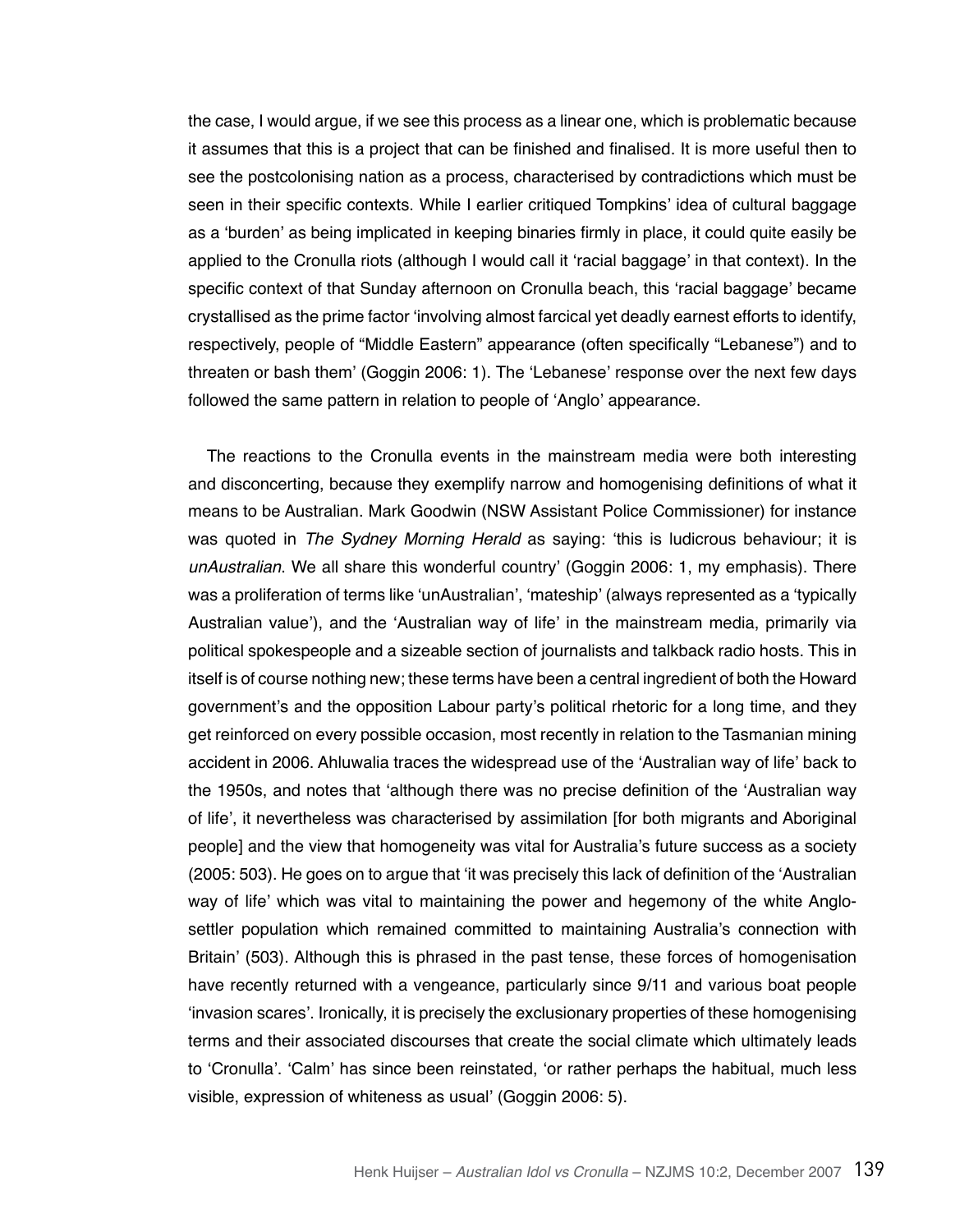The continuous reinforcement of homogenising discourses in the mainstream public sphere has the effect of solidifying rigid binary oppositions of race and ethnicity. The resulting highly charged social climate leads to a kind of identity performance which is very different from the one outlined in the context of Australian Idol. In this context, the attack by a couple of individuals of Lebanese descent on perhaps the ultimate icon of the 'Australian way of life', the volunteer life saver on the beach, became the catalyst for the riots that pushed the binaries to their rigid limits. At this point it is useful to refer back to postcolonial frameworks of analysis, and in particular the concept of agency, because the concept of agency tends to be appropriated to 'recover' the colonised on a theoretical level in the colonial relationship of coloniser/ colonised. Ashcroft for example argues that 'colonised cultures have often been so resilient and transformative that they have changed the character of imperial culture itself. This 'transcultural' effect has not been seamless or unvaried, but it forces us to reassess the stereotyped view of colonised peoples' victimage and lack of agency' (2001: 2). This agency is seen as empowering and therefore automatically 'positive', because it subverts hegemonic power structures. This works very well when applied to Australian Idol, as in my analysis above where agency is seen as empowering, because it confidently subverts narrow definitions of what it means to be Australian. However, 'Cronulla' and its aftermath show that agency is a slippery concept which is always linked to power, but not necessarily in predictable and 'positive' ways. The youths who took to the streets in the days after Cronulla, to smash cars and 'terrorise quiet neighbourhoods' were clearly acting with considerable agency, but not the kind of agency that is usually celebrated in postcolonial studies. In other words, this is not the kind of benign and quietly subversive agency we like to 'recover' from history in literary texts, nor the kind of agency that is analysed above in relation to the popular entertainment of Australian Idol, but it is rather a kind of agency that is confronting, unsettling and in your face right now, with unpredictable consequences for the future. In addition, it is a kind of agency directly related to a position in society that is characterised by an intersection of race, ethnicity, gender and class, to varying but interconnecting degrees. It is thus a kind of agency that is firmly part of a postcolonising nation in motion, rather than a postcolonial nation.

# **Conclusion**

This leads me to an overall concluding question: do Australian Idol and 'Cronulla' represent opposite sides of the same postcolonising coin? The answer in my view is a provisional yes, because postcolonisation is a complex and often contradictory process, as the analyses of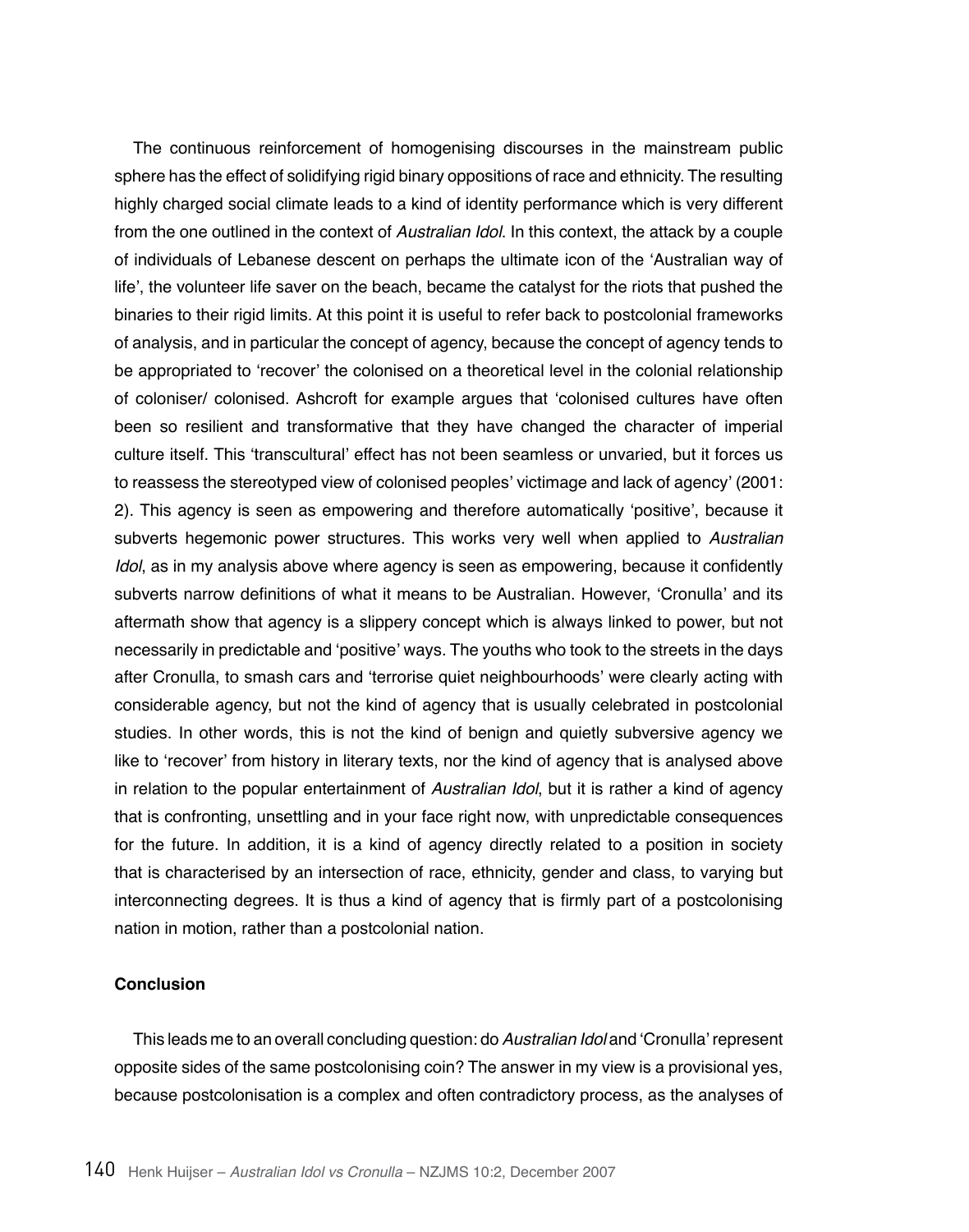Australian Idol and 'Cronulla' show. It is therefore also a frequently uncomfortable process and one that is never finished, because it goes to the heart of relations of power, which are both context specific and forever subject to change. It is a process which is subject to changing circumstances on both a local and global level, and as such it is also subject to sudden twists and turns, reinforced by continuous media coverage in a variety of genres. Homogenising impulses are part of recurring attempts to 'manage' this apparent unpredictability, and it is therefore not surprising that the impulse towards homogenisation is deeply embedded in 'imperial and colonial habits of mind' (Brydon 1995: 11-12). The importance of postcolonial studies in this context is that it aims to 'circumvent imperial and colonial habits of mind' (11-12), and the notion of 'resistance' (to homogenisation) lies at the heart of postcolonial debate. The Cronulla riots show that this battle is far from won, and for all the talk about 'blurred boundaries', 'border crossings' and 'hybridised third spaces', there are certain types of borders that are as strong as they ever were; the political and administrative borders around nation-states in particular, but also the more intangible discursive boundaries. Charusheela puts it this way: 'How does postcolonial theorising avoid the terrain of liberalist multicultural celebration and cultural relativism that seem to undo any potential critical edge on behalf of the subjects for whom such theorising was first put forward?' (2004: 50). In response I would suggest a two step strategy: firstly by continuing to interrogate and critique its own terms of reference (like Moreton-Robinson does for example), and secondly by moving its critiques beyond the comforting walls of academia. In short, postcolonial studies should ask itself: what is the most effective form of resistance in the face of homogenising forces that are gathering in strength? Continuing to look for answers to this question will provide postcolonial studies with the tools to make valuable strategic interventions in the future directions of postcolonising nations like Australia and Aotearoa/ New Zealand.

### **References**

Ahluwalia Pal (2005) When Does a Settler Become a Native?: Citizenship and Identity in a Settler Society In Gaurav Desai & Supriya Nair (eds) Postcolonialisms: An Anthology of Cultural Theory and Criticism Rutgers University Press New Brunswick, NJ 500-513

Ashcroft Bill (2001) Post-Colonial Transformation Routledge London & New York

Bhabha, Homi K (1994) *The Location of Culture* Routledge London & New York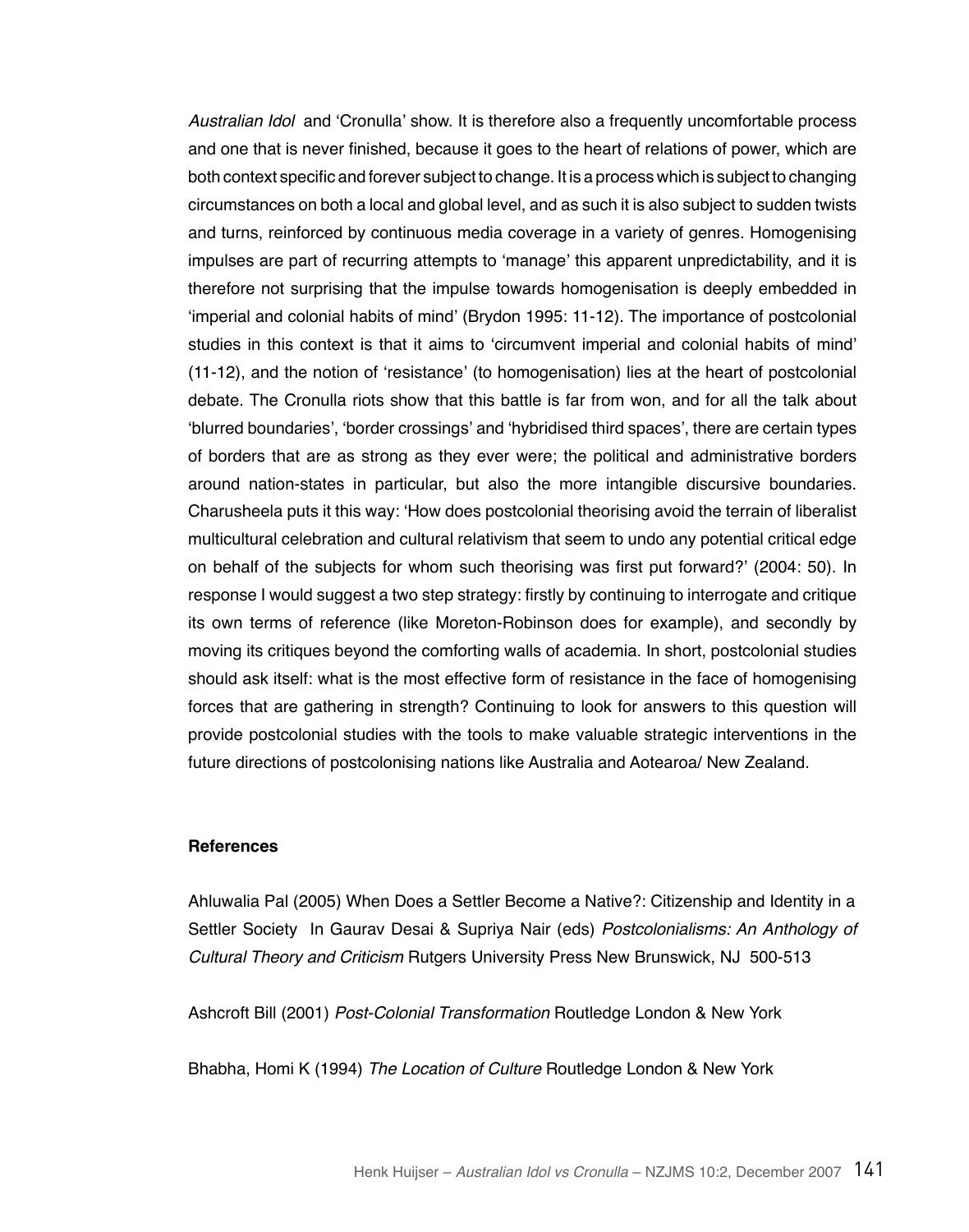Brydon Diana (1995) Introduction: Postcoloniality, Reading Canada In Essays on Canadian Writing 56 (Fall) 1-19

Brydon Diana (2000) Introduction In Diana Brydon (ed) Postcolonialism: Critical Concepts in Literary and Cultural Studies, Vol. I Routledge London & New York 1-26

Charusheela S (2004) Postcolonial Thought, Postmodernism, and Economics: Questions of Ontology and Ethics In E. Zein-Elabdin & S. Charusheela (eds) Postcolonialism *Meets Economics* Routledge London & New York 40-58

Chow Rey (2005) Against the Lures of Diaspora: Minority Discourse, Chinese Women, and Intellectual Hegemony In Gaurav Desai & Supriya Nair (eds) Postcolonialisms: An Anthology of Cultural Theory and Criticism Rutgers University Press New Brunswick, NJ 589-607

Collins-Gearing Brooke (2005) Incommensurability and Collaboration: What It Means in Higher Education Public Seminar University of Southern Queensland 23 August

Goggin Gerard (2006) SMS Riot: Transmitting Race on a Sydney Beach, December 2005 M/C Journal 9 (1) 1-5 http://journal.media-culture.org.au/0603/02-goggin.php

Gunew Sneja (2005) Comparing: Unquestioning Universalism, Complacent Particularism In Tseen Khoo (ed) The Body Politic: Racialised Political Cultures in Australia Refereed Proceedings from the UQ Australian Studies Centre Conference Brisbane 24-26 November 2004 http://asc.uq.edu.au/bodypolitic

Hall Stuart (1996) When Was the "Post-Colonial?" Thinking at the Limit In Iain Chambers & Lidia Curti (eds) The Post-Colonial Question: Common Skies, Divided Horizons Routledge London & New York 242-261

Hartley John & McKee Alan (2000) The Indigenous Public Sphere: The Reporting and Reception of Aboriginal Issues in the Australian Media, 1994-1997 Oxford University Press Oxford

Moreton-Robinson Aileen (2003) I Still Call Australia Home: Indigenous Belonging and Place in a White Postcolonising Society In Sara Ahmed, Claudia Castaneda, Anne-Marie